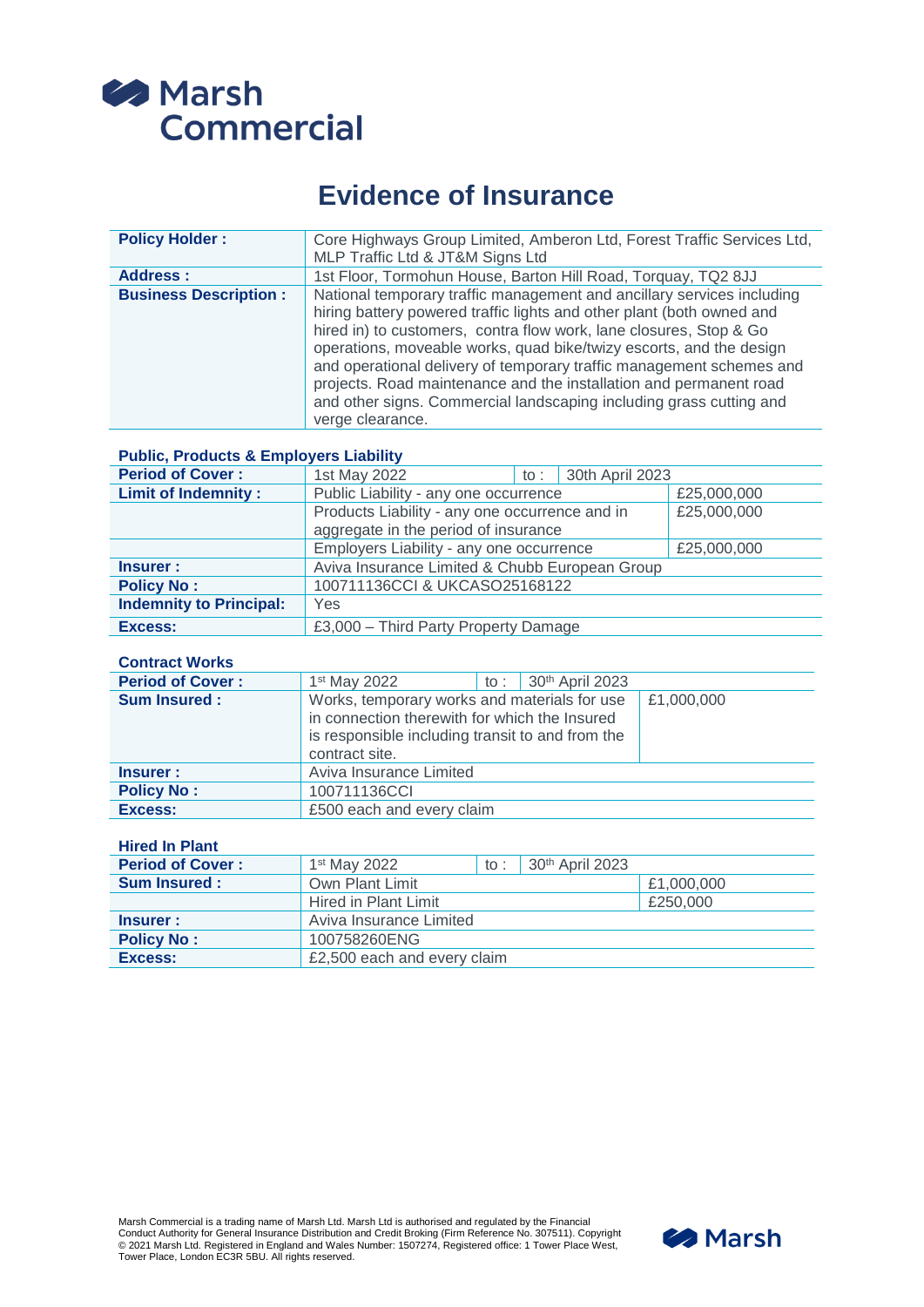

| <b>Professional Indemnity</b>  |                                                                |  |  |
|--------------------------------|----------------------------------------------------------------|--|--|
| <b>Period of Cover:</b>        | 1st May 2022<br>30th April 2023<br>to:                         |  |  |
| <b>Limit of Indemnity:</b>     | £10,000,000<br>- any one occurrence                            |  |  |
| <b>Insurer:</b>                | AXA Insurance UK Plc & HCC International Insurance Company plc |  |  |
| <b>Policy No:</b>              | AB CPI 4497911 & PX21E700530                                   |  |  |
| <b>Indemnity to Principal:</b> | Yes                                                            |  |  |
| Excess:                        | £10,000 each and every claim                                   |  |  |
| <b>Motor Fleet</b>             |                                                                |  |  |
| <b>Period of Cover:</b>        | 1 <sup>st</sup> May 2022<br>30th April 2023<br>to:             |  |  |
| <b>Limit of Indemnity:</b>     | (excluding the costs and expenses from<br>£20,000,000          |  |  |
|                                | claimants and any remaining expenses from                      |  |  |
|                                | claimants and any remaining expenses and                       |  |  |
|                                | costs) for any one claim or number of claims                   |  |  |
|                                | arising out of one event if your vehicle is                    |  |  |
|                                | shown in your schedule as a private car                        |  |  |
|                                | (excluding the costs and expenses from<br>£5,000,000           |  |  |
|                                | claimants and any remaining expenses and                       |  |  |
|                                | costs) for any one claim or number of claims                   |  |  |
|                                | arising out of one event for any other vehicle                 |  |  |
|                                | shown in your schedule                                         |  |  |
|                                | For the costs and expenses incurred with<br>£5,000,000         |  |  |
|                                | our written consent from claimants and any                     |  |  |
|                                | remaining expenses and costs for any one                       |  |  |
|                                | claim or number of claims arising out of one                   |  |  |
|                                | event for any vehicle shown in your schedule                   |  |  |
| <b>Insurer:</b>                | Aviva Insurance Limited                                        |  |  |
| <b>Policy No:</b>              | 100711284CMI                                                   |  |  |
| Excess:                        | £2,500 Accidental Damage, Fire & Theft                         |  |  |
|                                | £500 in respect of Forest Traffic Services Vehicles            |  |  |